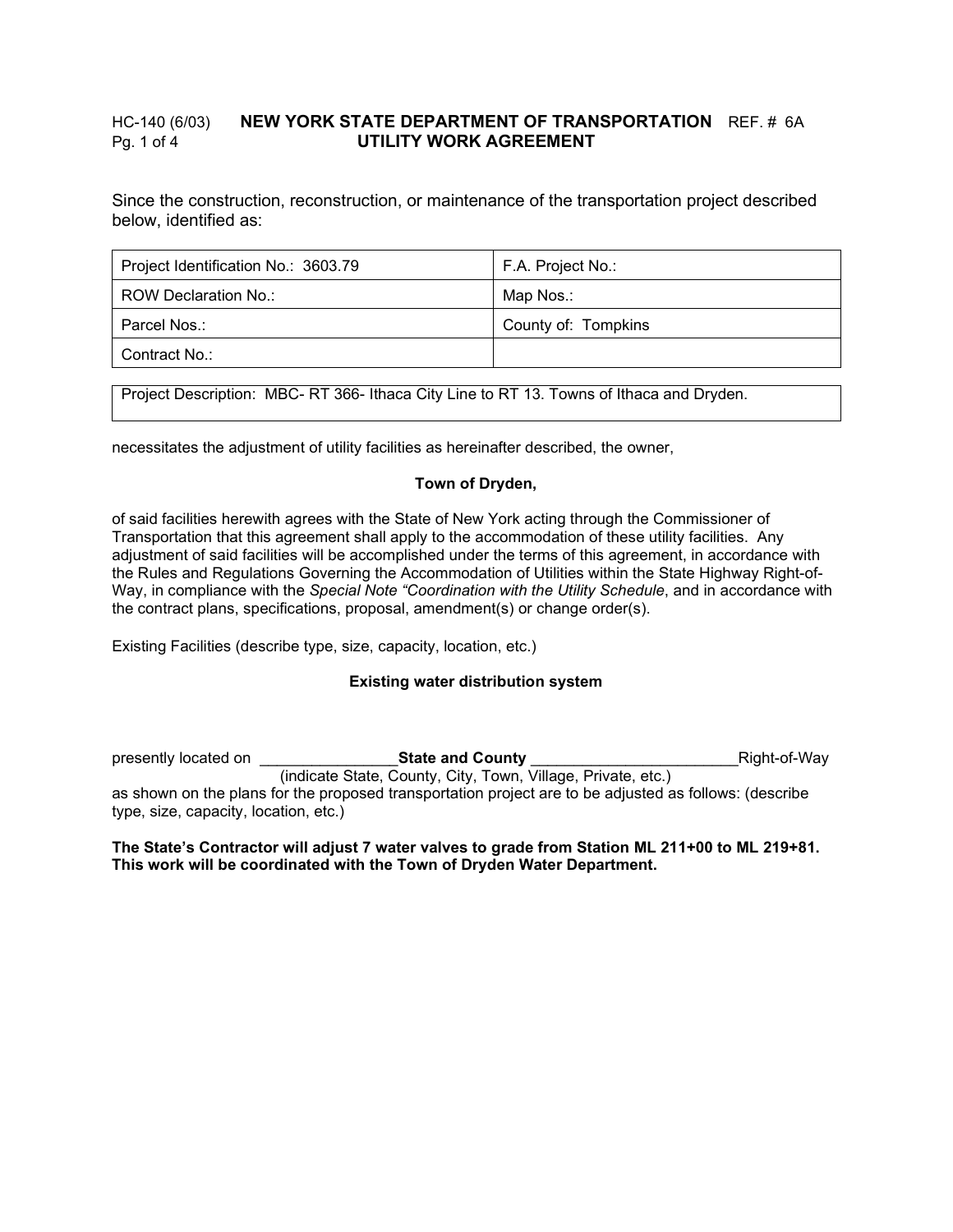|    | HC-140 (6/03)<br>Pg. 2 of 4 | UTILITY WORK AGREEMENT                                                                                                                                                                                                                                                                                                                                                                                                                            | REF.~# 6A |  |  |
|----|-----------------------------|---------------------------------------------------------------------------------------------------------------------------------------------------------------------------------------------------------------------------------------------------------------------------------------------------------------------------------------------------------------------------------------------------------------------------------------------------|-----------|--|--|
| Ш. |                             | Financial Responsibility (check appropriate boxes):                                                                                                                                                                                                                                                                                                                                                                                               |           |  |  |
|    |                             | The facilities to be adjusted under the terms of this agreement are subject to Section 52 of the<br>State Highway Law, and the cost of this adjustment is the sole responsibility of the owner.                                                                                                                                                                                                                                                   |           |  |  |
|    |                             | Subdivision 24 of Section 10 of the State Highway Law enables the Commissioner of<br>Transportation to provide at the expense of the State, for adjustment to a municipally owned utility<br>when such work is necessary as a result of State highway work. (Municipal Agreement required.)                                                                                                                                                       |           |  |  |
|    |                             | Subdivision 24-b of Section 10 of the State Highway Law enables the Commissioner of<br>Transportation to participate in the necessary expenses incurred for adjustment of privately,<br>publicly or cooperatively owned facilities, municipal utility facilities, or facilities of a corporation<br>organized pursuant to the State Transportation Corporations Law. (Privately Owned Property<br>Agreement or Reimbursement Agreement required.) |           |  |  |
|    | required.)                  | Subdivision 27 of Section 10 of the State Highway Law enables the Commissioner of<br>Transportation, upon the request of a municipality, to perform for and at the expense of such<br>municipality specified work to be included within a State-let contract. (Betterment Resolution                                                                                                                                                              |           |  |  |
|    |                             | Subdivision 33 of Section 10 of the State Highway Law enables the Commissioner of<br>Transportation, upon the request of a public utility corporation, to perform for and at the expense<br>of such public utility corporation specified work to be included within a State-let contract.                                                                                                                                                         |           |  |  |
|    |                             | Subdivision 13 of Section 30 of the State Highway Law enables the Commissioner of<br>Transportation to enter into an agreement to reimburse with public funds the owner for necessary<br>expenses incurred as a result of this adjustment, or to replace the facilities in kind.                                                                                                                                                                  |           |  |  |
|    | 645, or as indicated below: | The owner will develop and keep a record of costs in accordance with the New York State<br>Department of Transportation (NYSDOT) Reimbursement Procedures, and when federal funds<br>participate in the cost, the Federal Highway Administration (FHWA) Federal-Aid Policy Guide Part                                                                                                                                                             |           |  |  |
|    |                             |                                                                                                                                                                                                                                                                                                                                                                                                                                                   |           |  |  |

\_\_\_\_\_\_\_\_\_\_\_\_\_\_\_\_\_\_\_\_\_\_\_\_\_\_\_\_\_\_\_\_\_\_\_\_\_\_\_\_\_\_\_\_\_\_\_\_\_\_\_\_\_\_\_\_\_\_\_\_\_\_\_\_\_\_\_\_\_\_\_\_\_\_\_\_\_\_\_

# UTILITY WORK AGREEMENT **REF. # 6A**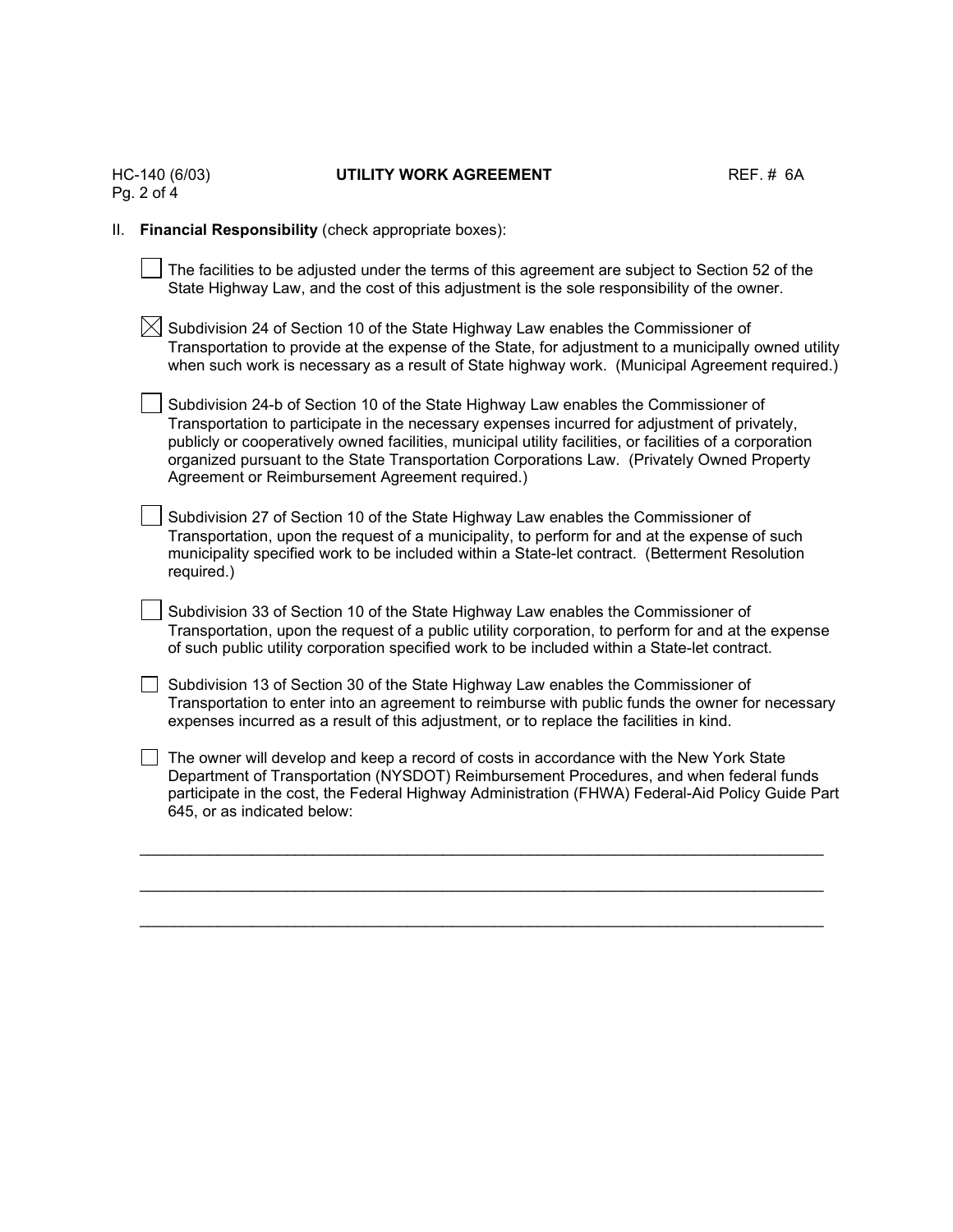#### HC-140 (6/03) **UTILITY WORK AGREEMENT** REF. # 6A

Pg. 3 of 4

III. **Physical Adjustment Method** (check appropriate boxes):

The actual adjustment or design engineering will be performed by the following method (s):

| $\boxtimes$ Contract let by the Commissioner. |  |
|-----------------------------------------------|--|
|-----------------------------------------------|--|

Contract let by the Owner, (check applicable statement, i.e., a or b)

a. Best Interests of State.

b. Utility not sufficiently staffed or equipped.

By the Owner's forces.

## IV. **Betterment, Salvage, and Depreciation Credits Due the Project** (check appropriate boxes):

 $\boxtimes$  There will be no extension of service life, improved capacity nor any other betterment of the facility (as defined by the NYSDOT Utility Reimbursement Procedures and by FHWA Federal-Aid Policy Guide Part 645) as a result of the adjustments made pursuant to this agreement.

There is betterment described as follows:

The owner will not claim reimbursement for that betterment portion of the work, but will duly account for it as required by applicable NYSDOT and FHWA procedures.

The owner hereby agrees to deposit with the Comptroller of the State of New York the amount of to cover the cost of the betterment as described above.

The owner agrees to comply with the requirements of the NYSDOT Utility Reimbursement Procedure and FHWA Federal-Aid Policy Guide Part 645 with the respect to salvage and depreciation credits when applicable.

## V. **General Covenants**

The owner hereby agrees to accept full title and responsibility for the adjusted facility in writing upon satisfactory completion of the work. Such acceptance will acknowledge the owner's responsibility to maintain the facility in accordance with all applicable codes, standards and regulations, including his obligation, where applicable, to remove any or all of the facility from the highway at the order of the Commissioner of Transportation, all in accordance with the Rules and Regulations Governing the Accommodation of Utilities within the State Highway Right-of-Way. All compensable claims covered by this agreement will be included in one of the following:

- A. Privately Owned Property Agreement executed prior to the performance of the work.
- B. Municipal Agreement executed prior to performance of the work.
- C. Reimbursement Agreement executed prior to performance of the work.
- D. Such other agreement as approved by NYSDOT Office of Legal Affairs.